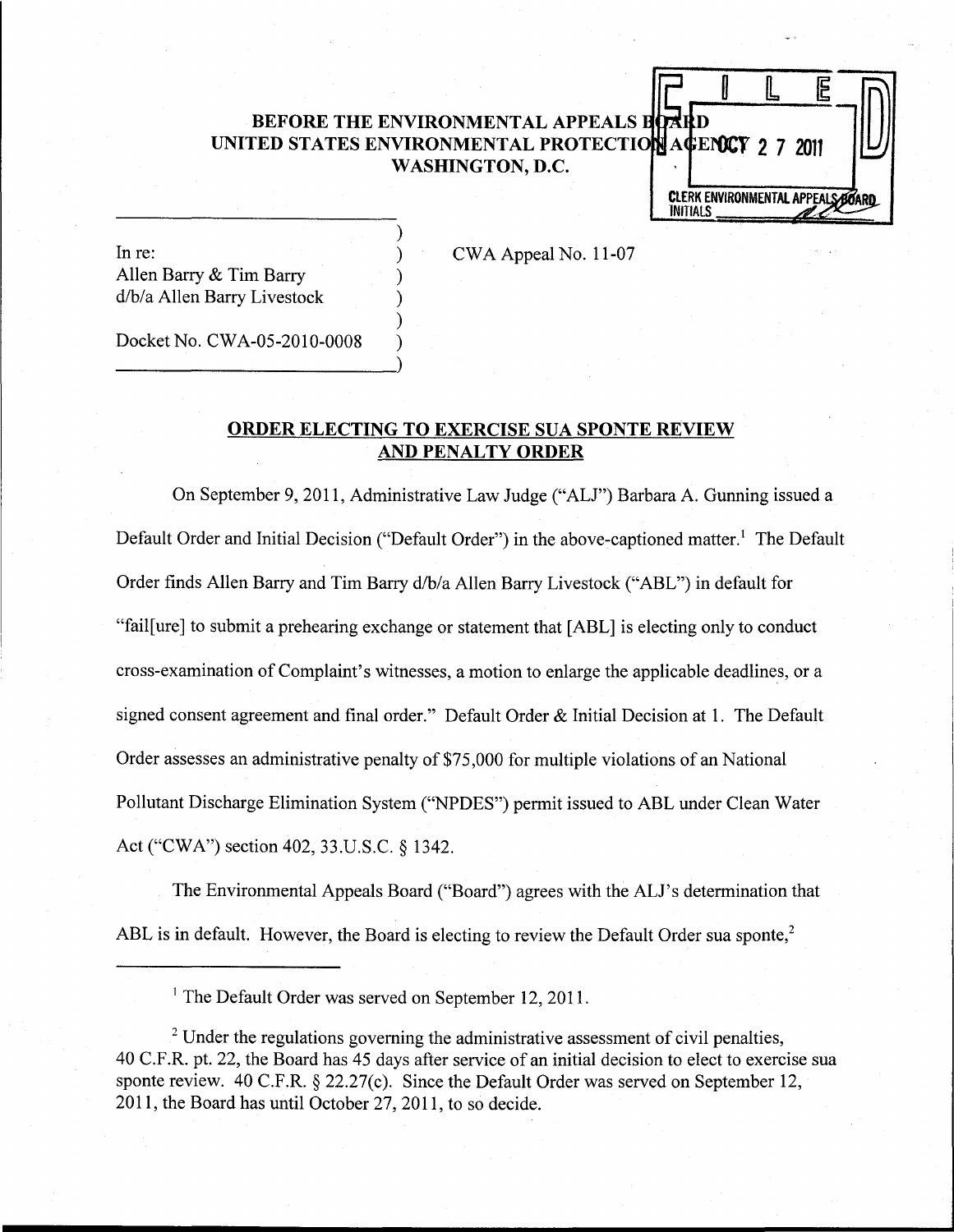40 C.F.R. § 22.30(b), because the Board observes that the Administrative Complaint and the Default Order rely on different administrative penalty caps. *Compare* Initial Decision & Default Order at 8 n.1 *with* Administrative Complaint at 5 ¶ 12.

After accepting as true the facts alleged in U.S. Environmental Protection Agency ("EP A"), Region 5' s ("Region") administrative complaint and determining that those facts "esablish[ed] [ABL's] violations of the CWA as charged," the ALJ "conclude[d] that the penalty requested by Complainant is not' clearly inconsistent' with the record of the proceeding or the CWA." Default Order & Initial Decision at 10. The ALJ then stated, "The rules for Adjustment of Civil Monetary Penalties for Inflation, 40 C.F.R. part 19, provide that penalties under Section  $309(g)(2)(B)$  of the CWA which are effective after March 15, 2004 are increased to \$11,000 per day, and that the maximum penalty shall not exceed \$157,500."<sup>3</sup> *Id.* at 8 n.1. The ALJ assessed a penalty equal to that proposed in the administrative complaint: \$75,000. *Id.* at 10 (citing 40 C.F.R.  $\S 22.17(c)$  ("The relief proposed in the complaint  $* * *$  shall be ordered unless the relief requested is clearly inconsistent with the record of the proceeding or the  $[CWA].")$ ; *see also* Administrative Complaint at 5, 12.

Although the Board ordinarily requests briefing when granting review, where, as here, the perceived error or lack of clarity derives from the Presiding Officer's default order itself and the Board does not consider that additional briefing will be of assistance absent a clarification from the Presiding Officer, a direct remand without further briefing is appropriate. *E.g., In re Gaskey Constr. Corp.,* CWA Appeal No. 06-02 at 1 n.1 (Mar. 21, 2006) (Order Electing to Review Sua Sponte and Remanding to Regional Judicial Officer).

<sup>&</sup>lt;sup>3</sup> The Debt Collection Improvement Act of 1996, 31 U.S.C. note, requires each federal agency to issue regulations adjusting for inflation the statutory civil penalties that can be imposed under the laws administered by that agency, and thereafter to periodically review and adjust the penalty provisions at least once every four years. EPA's adjusted penalty provisions appear in 40 C.F.R. pt. 19.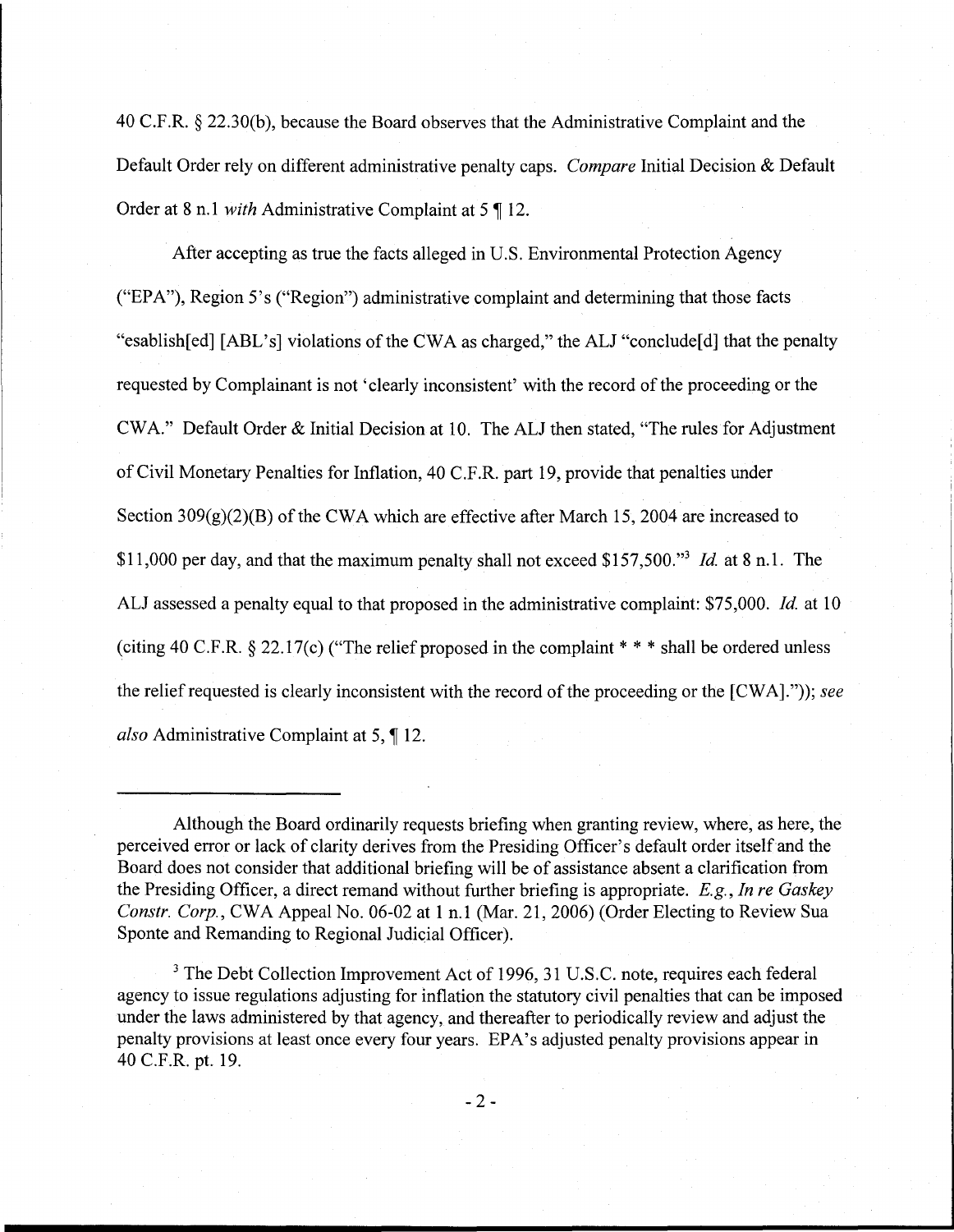On December 11, 2008, EPA promulgated the 2008 Civil Monetary Penalty Inflation Adjustment Rule ("2008 Rule"), 73 Fed. Reg. 75,340 (Dec. 11,2008). The 2008 Rule authorizes CWA class II administrative penalties under CWA section 309(g)(2)(B), 33 U.S.C. § 1319(g)(2)(B), occurring after January 12, 2009, of up to \$16,000 per violation and not to exceed \$177,500. 40 C.F.R. § 19.4 tbl.1. EPA's Office of Enforcement and Compliance Assurance ("OECA") further clarified that "the adjusted penalty caps apply if an action is filed or a complaint is amended after January 12, 2009, even if some or all of the violations occurred on or before January 12,2009." Memorandum from Granta Y. Nakayama, Assistant Administrator, OECA, U.S. EPA, to Regional Administrators, U.S. EPA, "Amendments to EPA's Civil Penalty Policies to Implement the 2008 Civil Monetary Penalty Inflation Adjustment Rule (Effective January 12,2009)" (Dec. 29, 2008).

Region 5 filed the underlying action after January 12,2009, on March 17,2010. In the Board's view, the correct penalty cap for the violations in this matter are those as adjusted by the 2008 Rule. Therefore, under the Adjustment of Civil Monetary Penalties for Inflation, 40 C.F.R. part 19, penalties under Section 209(G)(2)(B) of the CWA that are effective after January 12, 2009, are increased to \$16,000 per day, and that the maximum penalty shall not exceed \$177,500. 40 C.F.R. § 19.4 tbl.1. The Board affirms the Default Order and Initial Decision in all other respects.

ABL shall pay a total civil penalty of \$75,000. Payment of the entire amount of the civil penalty shall be made within thirty (30) days of service of this Order Electing to Exercise Sua Sponte Review and Penalty Order,<sup>4</sup> unless otherwise agreed to by the Region. Payment may be

4 Pursuant to 40 C.F.R. § 22.30(f), this constitutes the final order.

- 3 -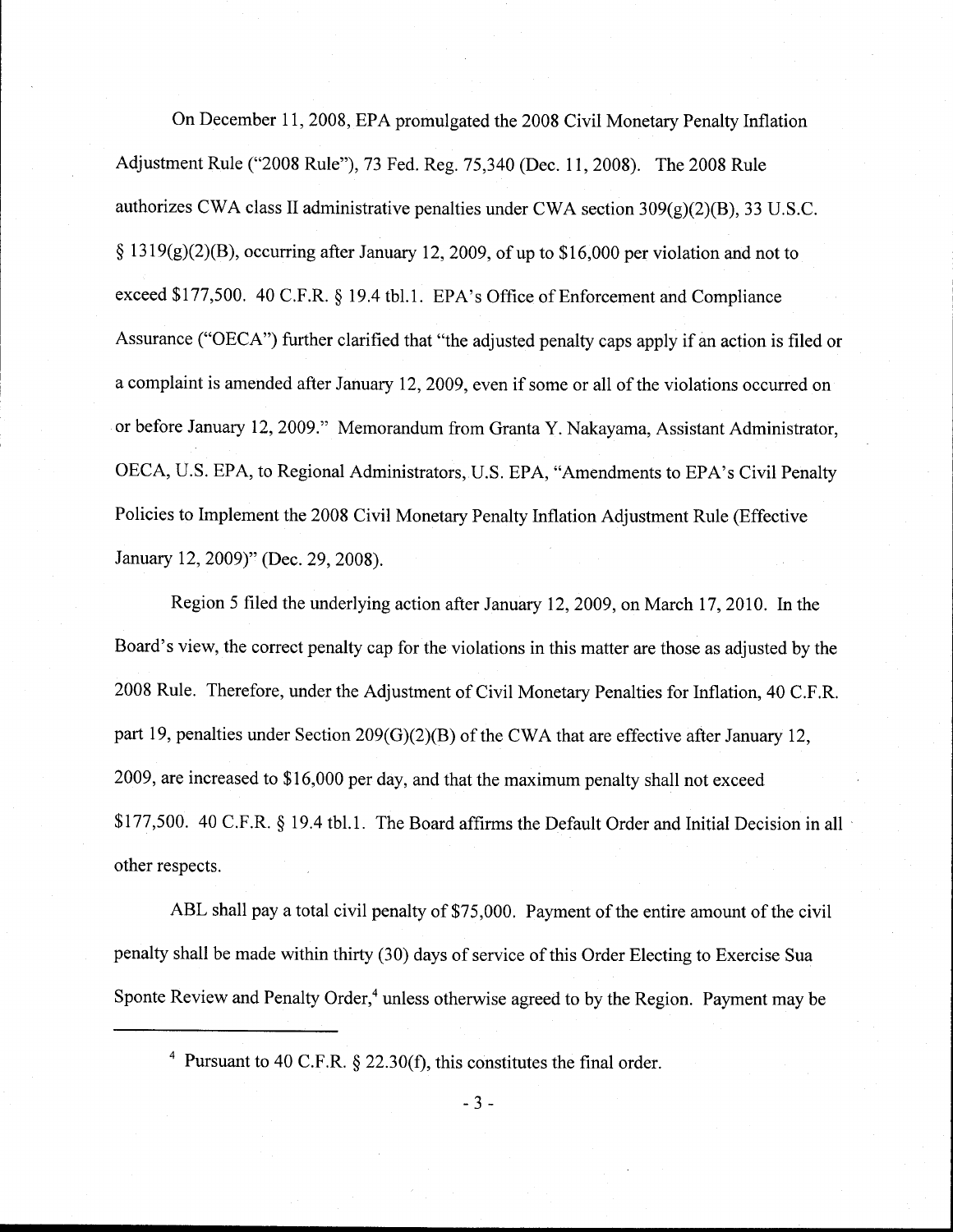made by certified or cashier's check payable to the Treasurer, United States of America, and forwarded to:

> U.S. Environmental Protection Agnecy Fines and Penalties Cincinnati Finance Center P.O. Box 979077 St. Louis, MO 63197-9000

A transmittal letter identifying the case name and the EPA docket number, plus ABL's name and address, must accompany payment. 40 C.F.R. § 22.31(c). ABL shall serve copies of the check or other instrument of payment on the Regional Hearing Clerk and on the Region. If appropriate, the Region may modify the above-described payment instructions to allow for alternative methods of payment, including electronic payment options. Failure to pay the penalty within the prescribed time may result in assessment of interest on the civil penalty. *See*  31 U.S.C. § 3713; 40 C.F.R. § 22.31(c).

So ordered.

# Dated:  $\iota_{\mathcal{O}}/27/\iota$  **ENVIRONMENTAL APPEALS BOARD<sup>5</sup>**

 $By: \frac{(\lambda \wedge \mu) \cdot \text{h}_{\text{exch}}}{\text{Chafles J. Sheehan}}$ 

Environmental Appeals Judge

<sup>&</sup>lt;sup>5</sup> The two-member panel deciding this matter consists of Environmental Appeals Judges Charles J. Sheehan and Anna L. Wolgast. *See* 40 C.F.R. § 1.25(e)(l).